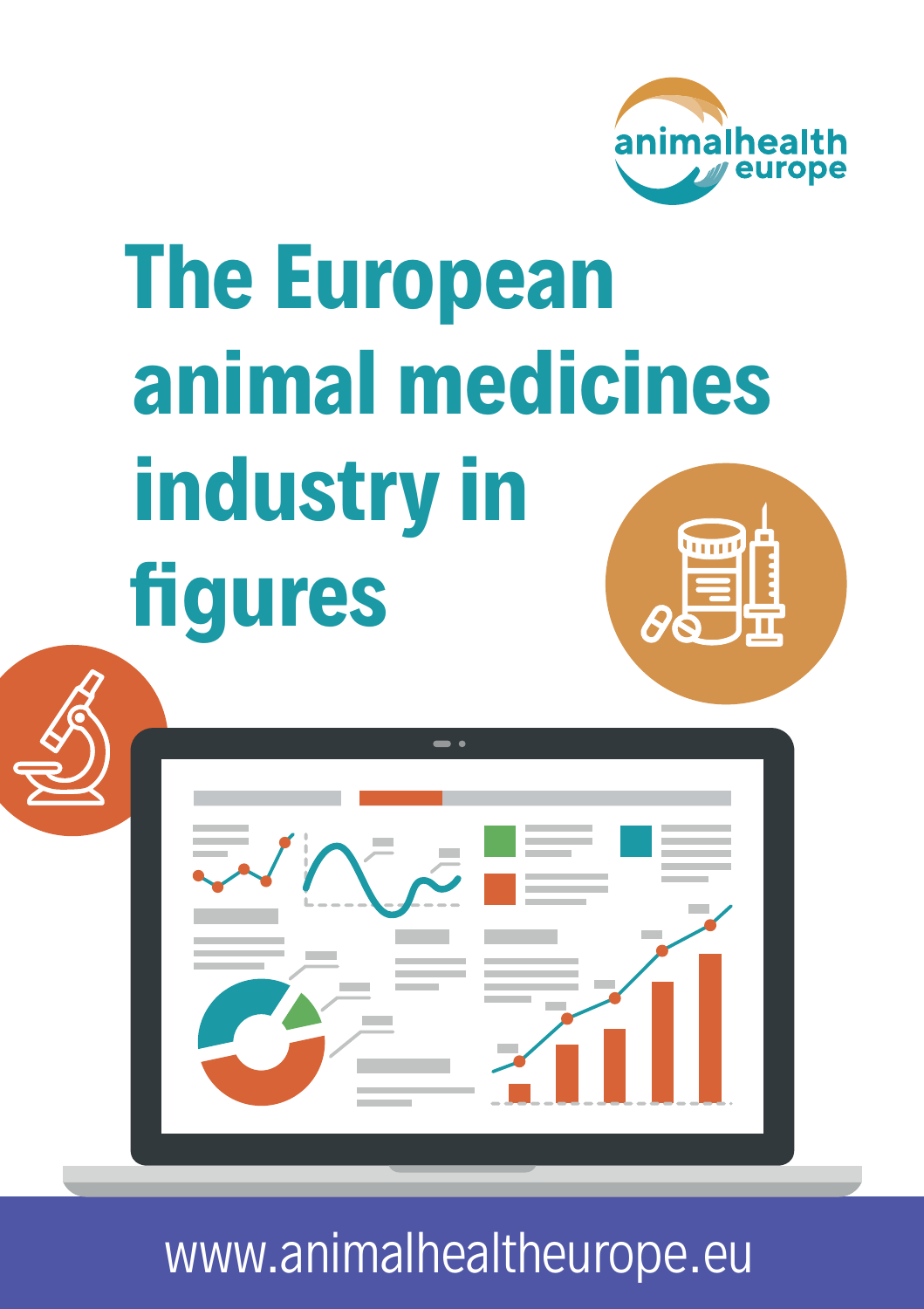### **In a nutshell**



**COMPETITIVENESS** 1/3 of global market



**EMPLOYMENT** Around 50,000 jobs



**NUMBER OF COMPANIES** 0ver 260



of which **SMEs** Over 110



#### **R&D EXPENDITURE**

More than €500 million/year in research and development

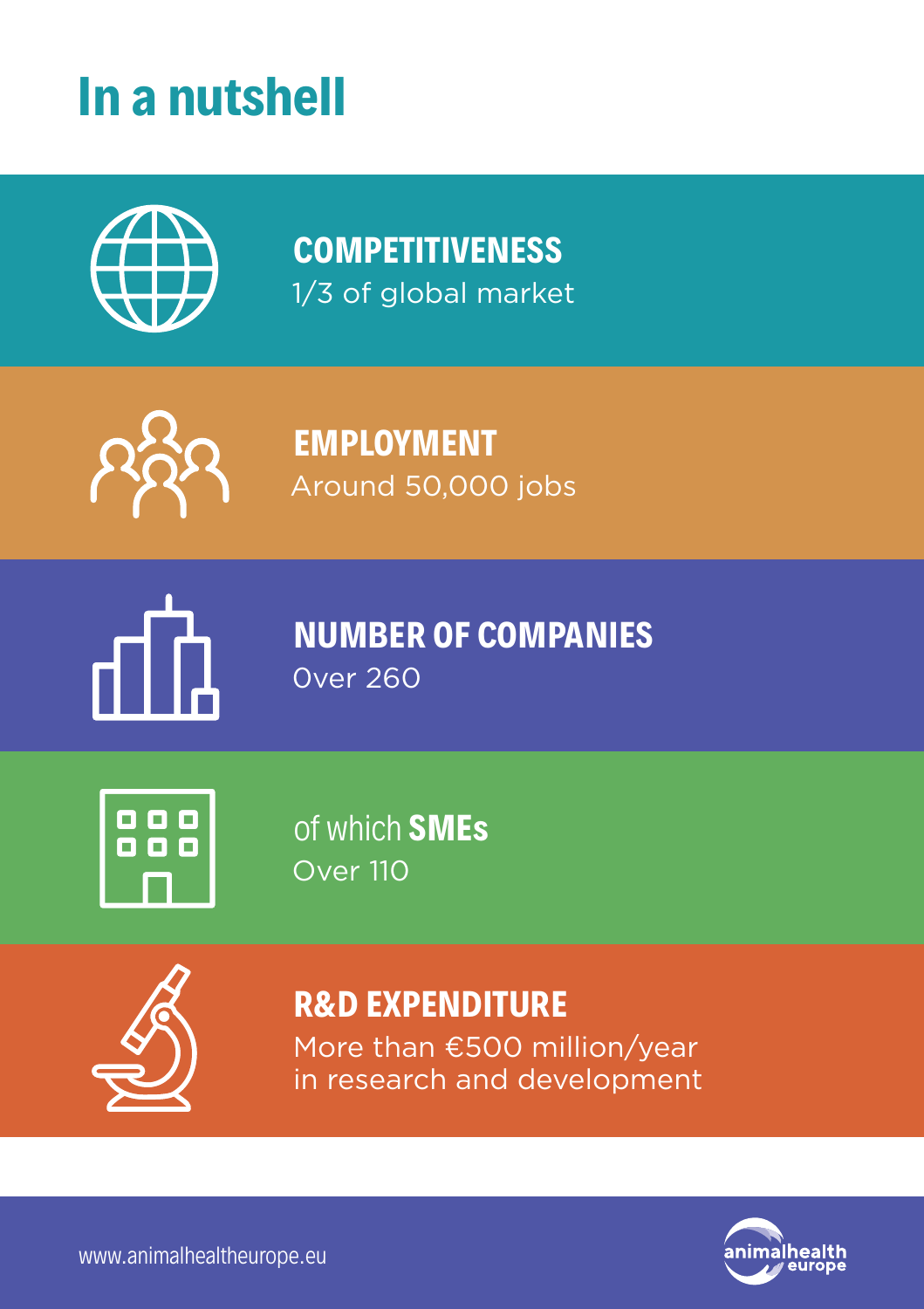### **Sales by product category in Europe**



Countries covered include AT, BE, CH, CZ, DE, DK, ES, ER, UK, GR, HU, IE, IT, NL, PL, PT, SK. Source: 10 AnimalhealthEurope and CEESA member companies. 20% added for nonparticipating companies. CEESA stands for Executive Animal Health Study Centre www.ceesa.eu

## **Total European**



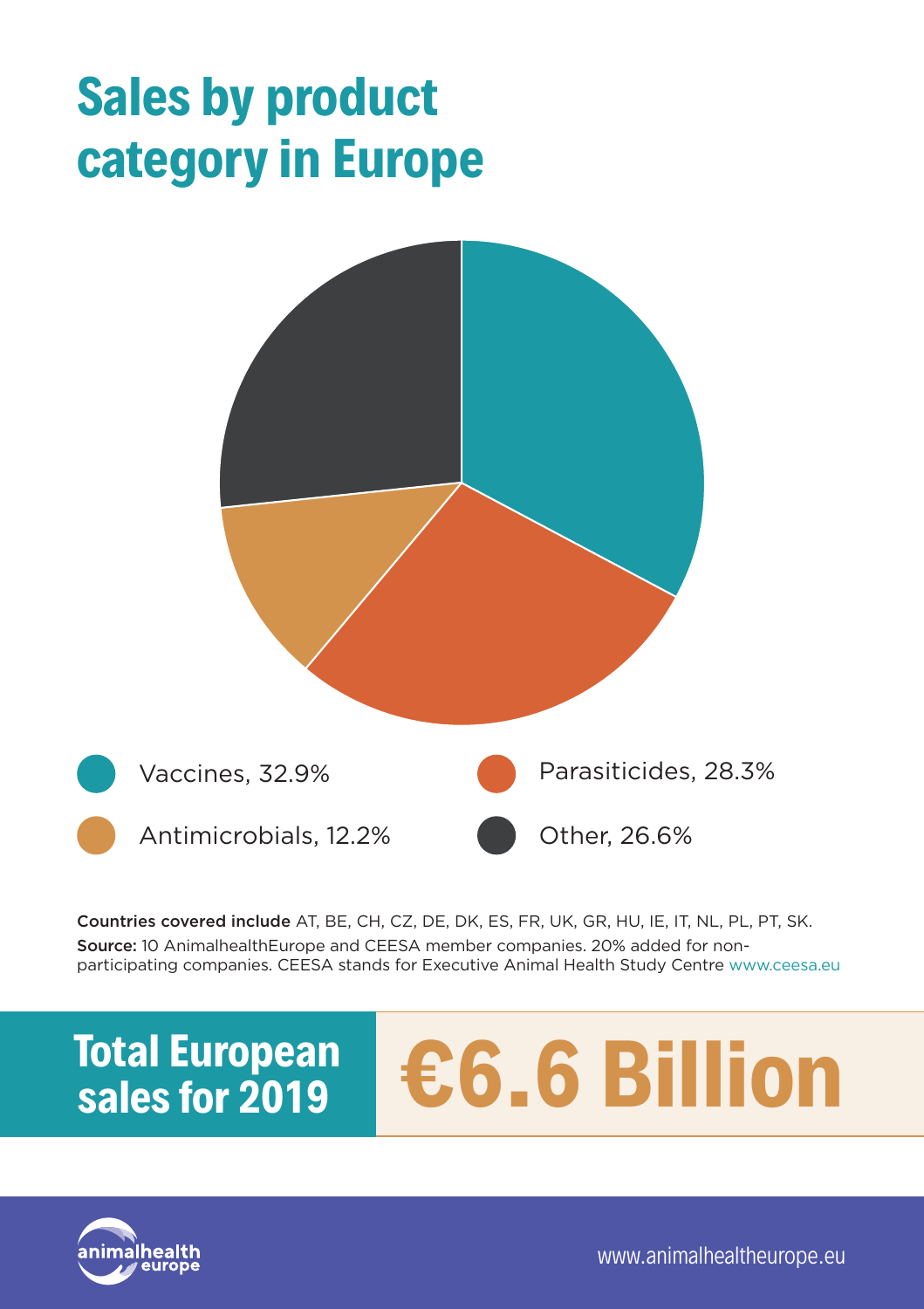### **Sales by product category in Europe**

**Evolution of sales per product category (%) (2012–2019)**



Source: CEESA (Executive Animal Health Study Centre www.ceesa.eu)

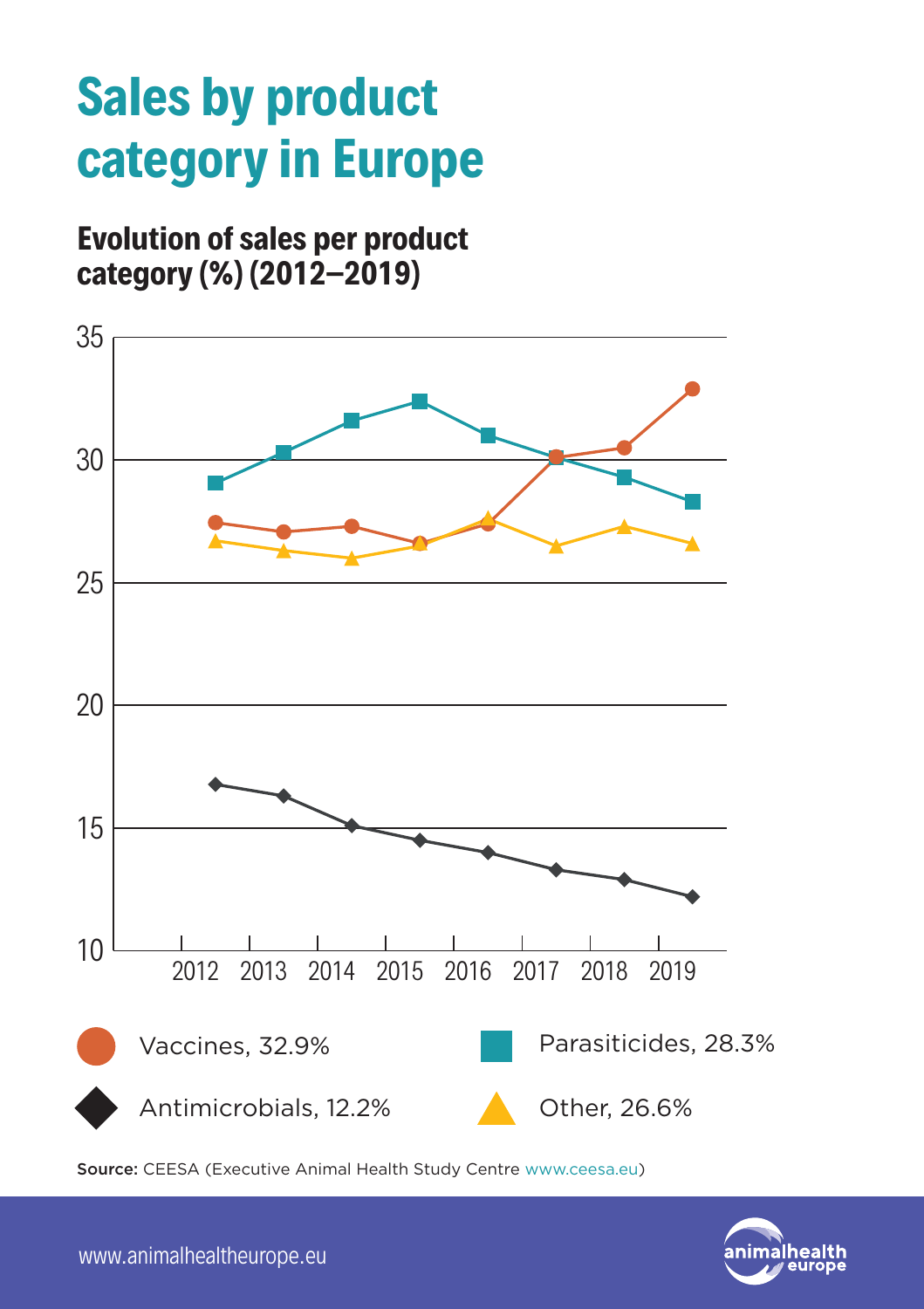### **Sales by animal species**



Countries covered include AT, BE, CH, CZ, DE, DK, ES, FR, UK, GR, HU, IE, IT, NL, PL, PT, SK. Source: 9 AnimalhealthEurope and CEESA member companies. 20% added for non-participating companies. CEESA stands for Executive Animal Health Study Centre www.ceesa.eu

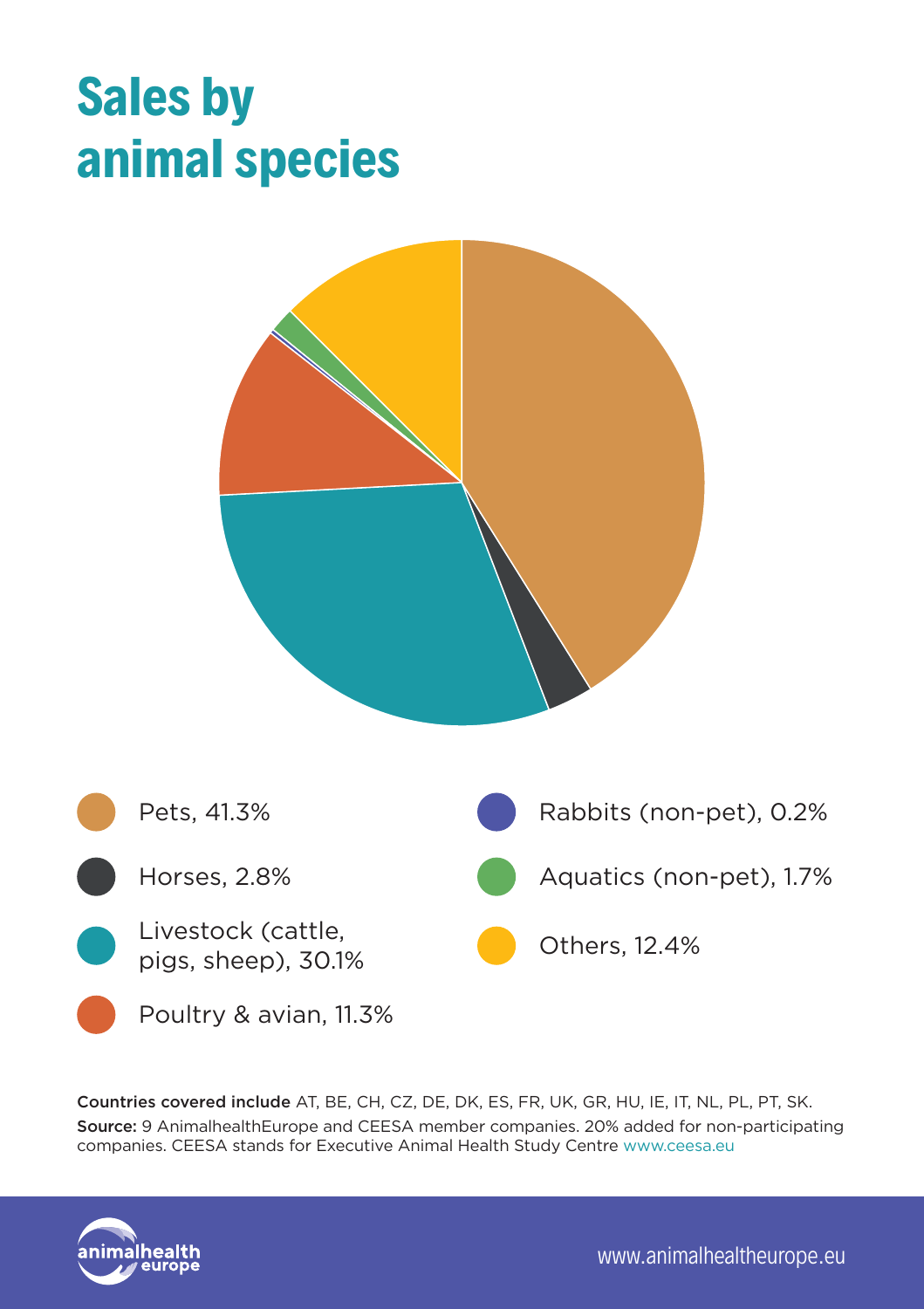### **Global sales comparison (2019)**



The market value of the European animal medicines industry is **3%** of the European human pharmaceutical industry

Source: CEESA (Executive Animal Health Study Centre www.ceesa.eu)

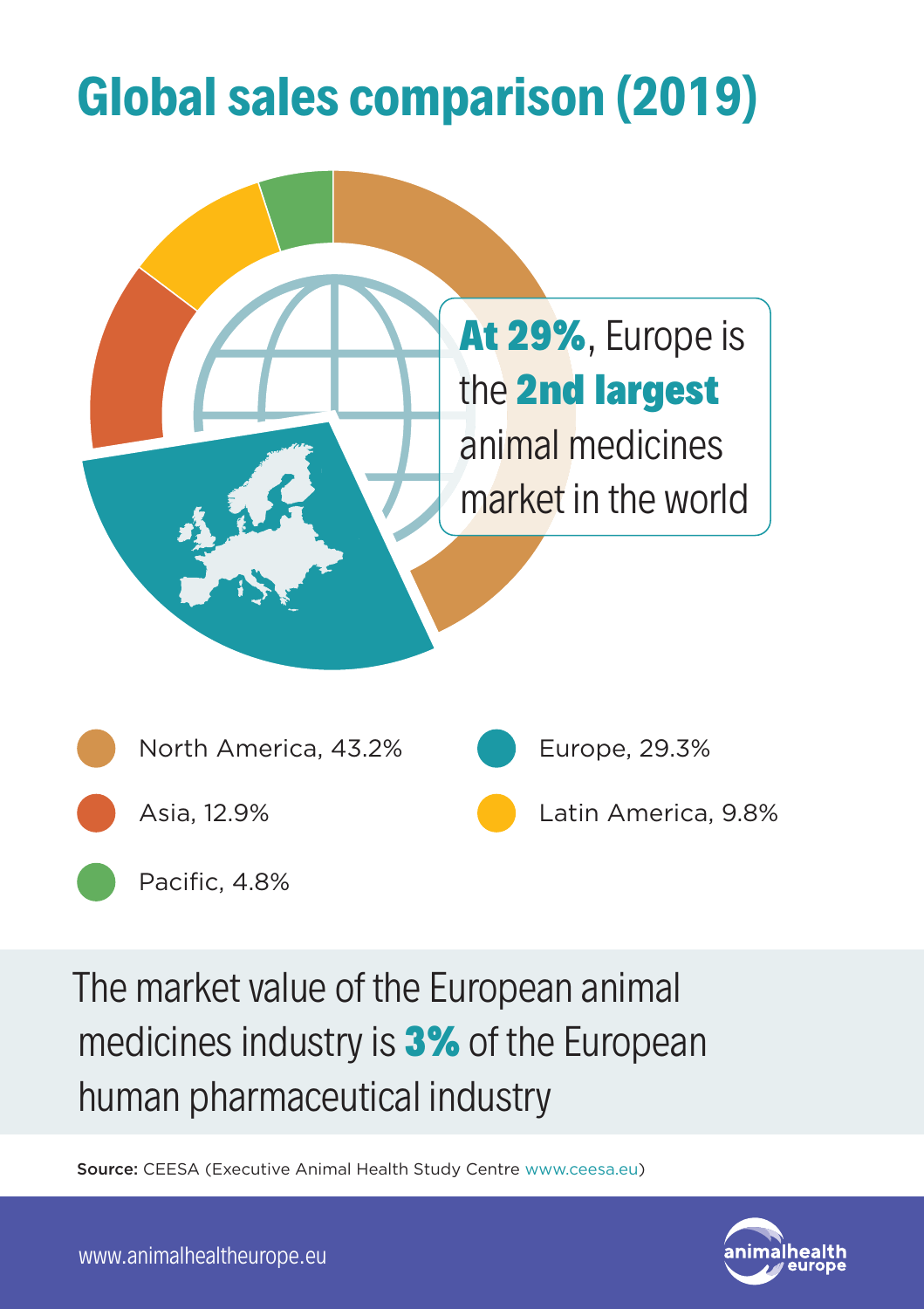### **Enabling employment**

#### **Direct & indirect jobs**

Our industry enables over 6 million jobs across Europe both directly and indirectly







Source: AnimalhealthEurope



Source: FVE 2018



Source: Eurostat

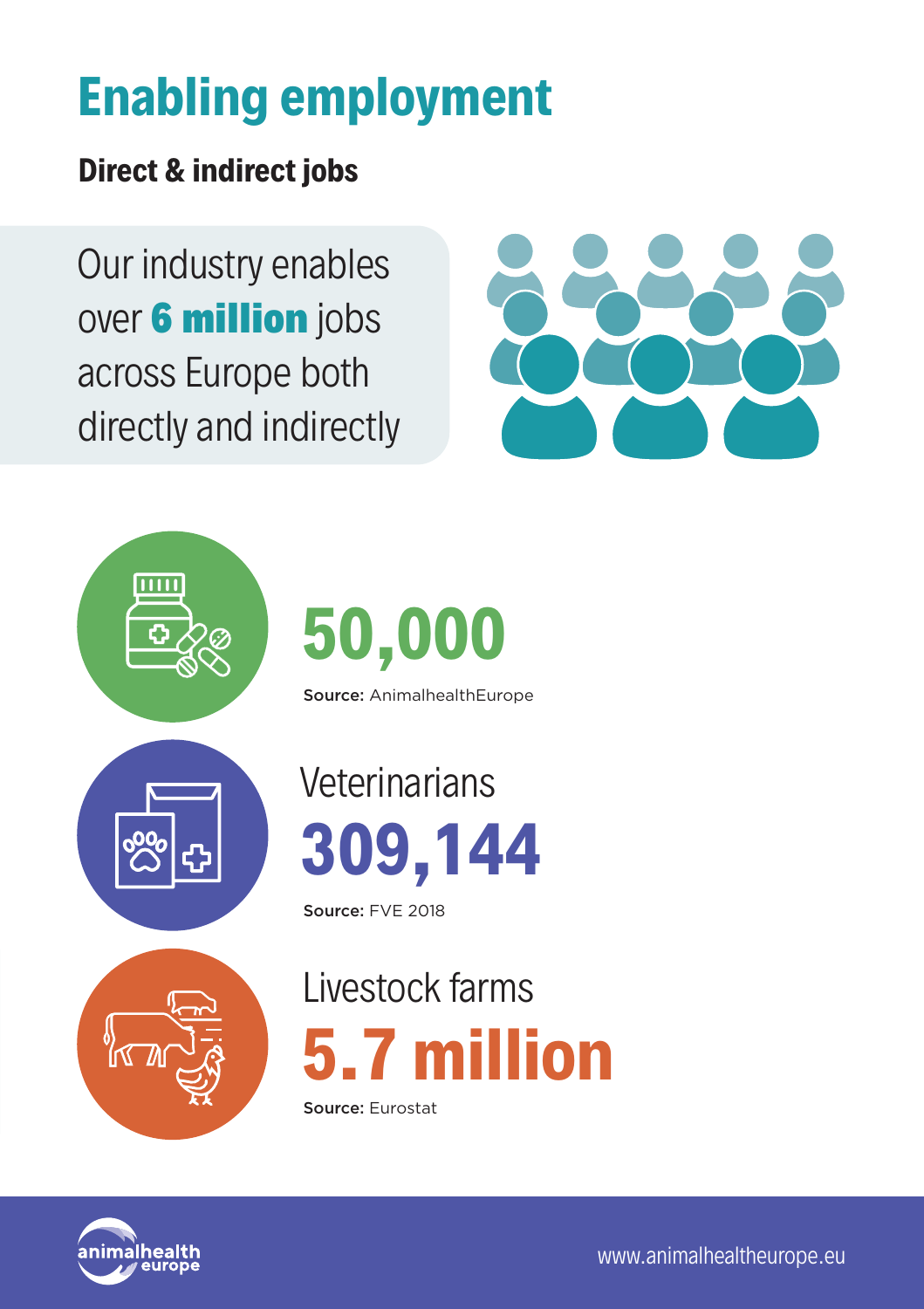### **Household expenditure on companion animal care products in Europe**

#### **Pet food**



#### **Pet related products and services**



European households own a pet, more than one in three households

Source: Fediaf 2018

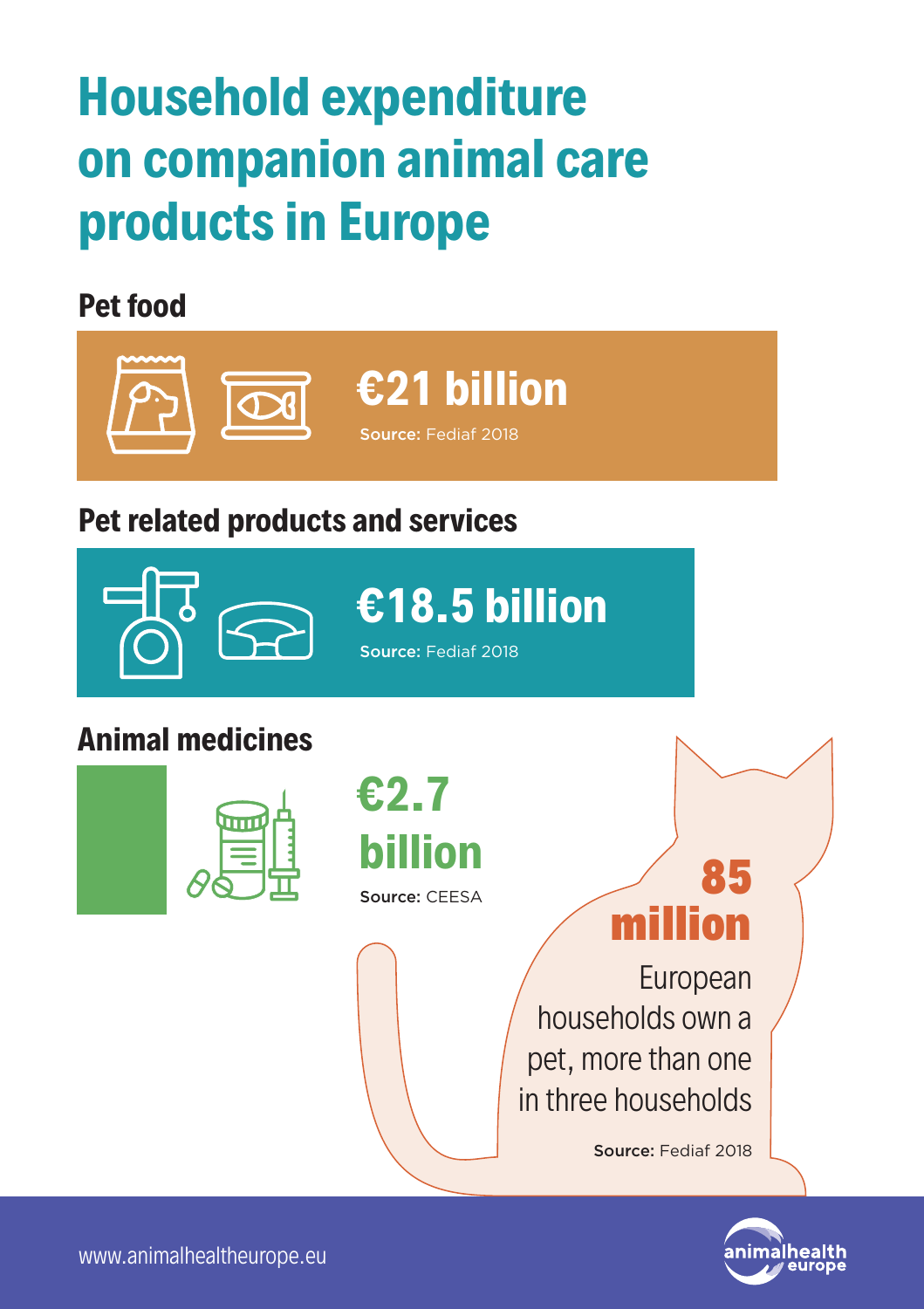### **Presence of animal medicines industry across Europe: production, R&D, logistics**



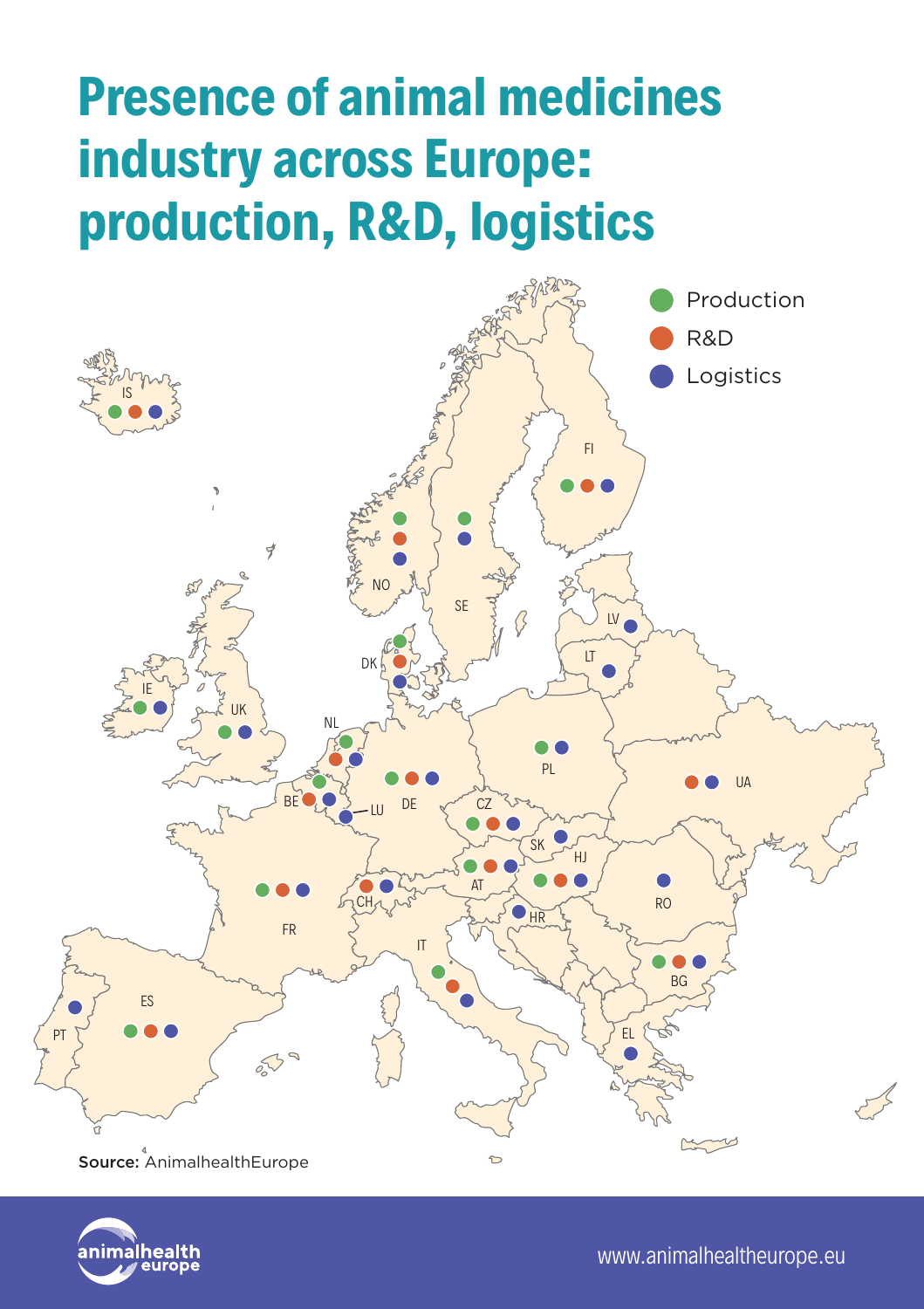### **Investment in R&D**

#### **R&D as percentage of turnover**



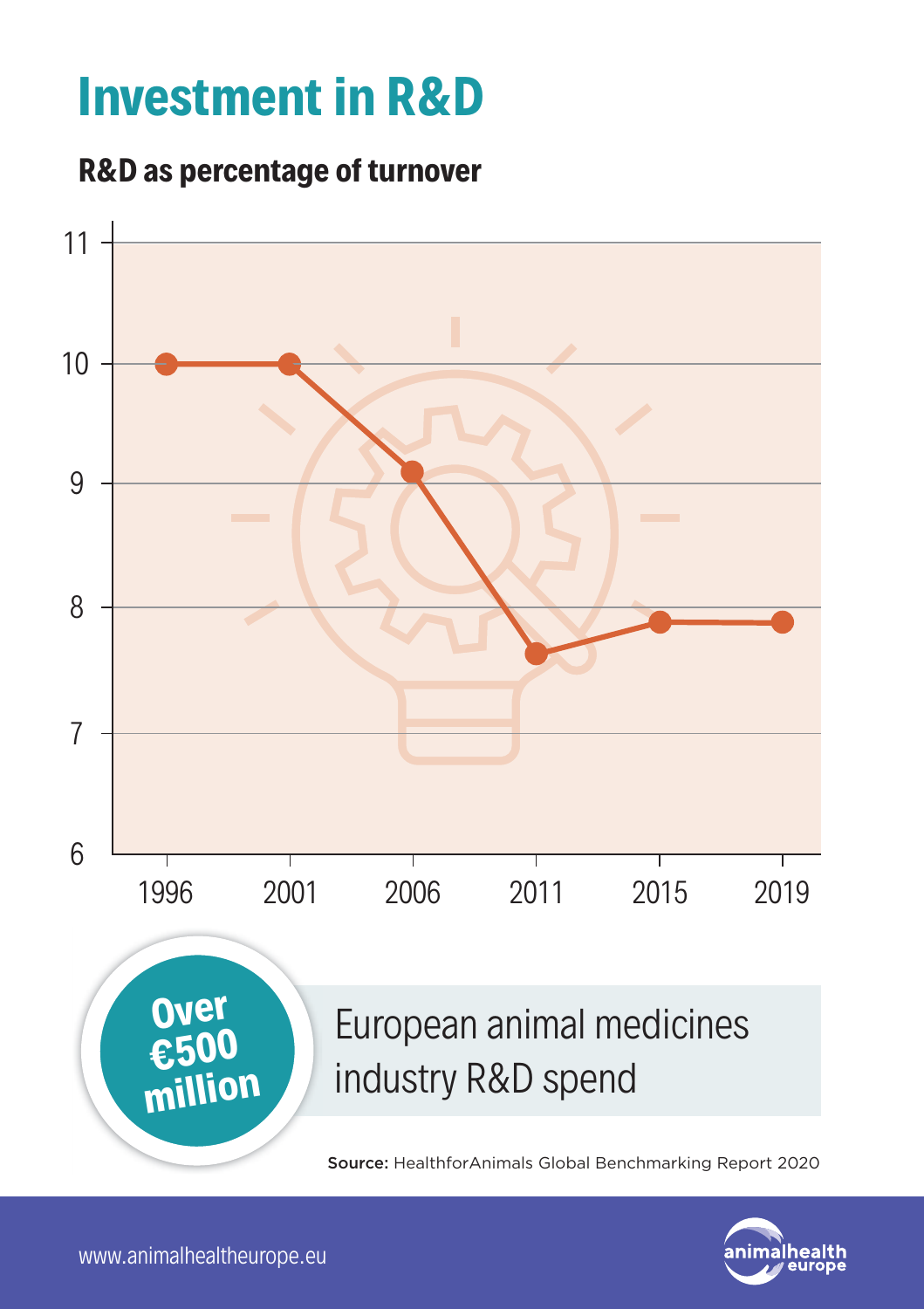### **Investment in R&D**

#### **Ranking of industrial sectors by overall sector R&D intensity**



The European animal medicines industry spends 7.8% of turnover on R&D, on par with the technology hardware and equipment industry

Source: 2019 EU Industrial R&D Investment Scoreboard

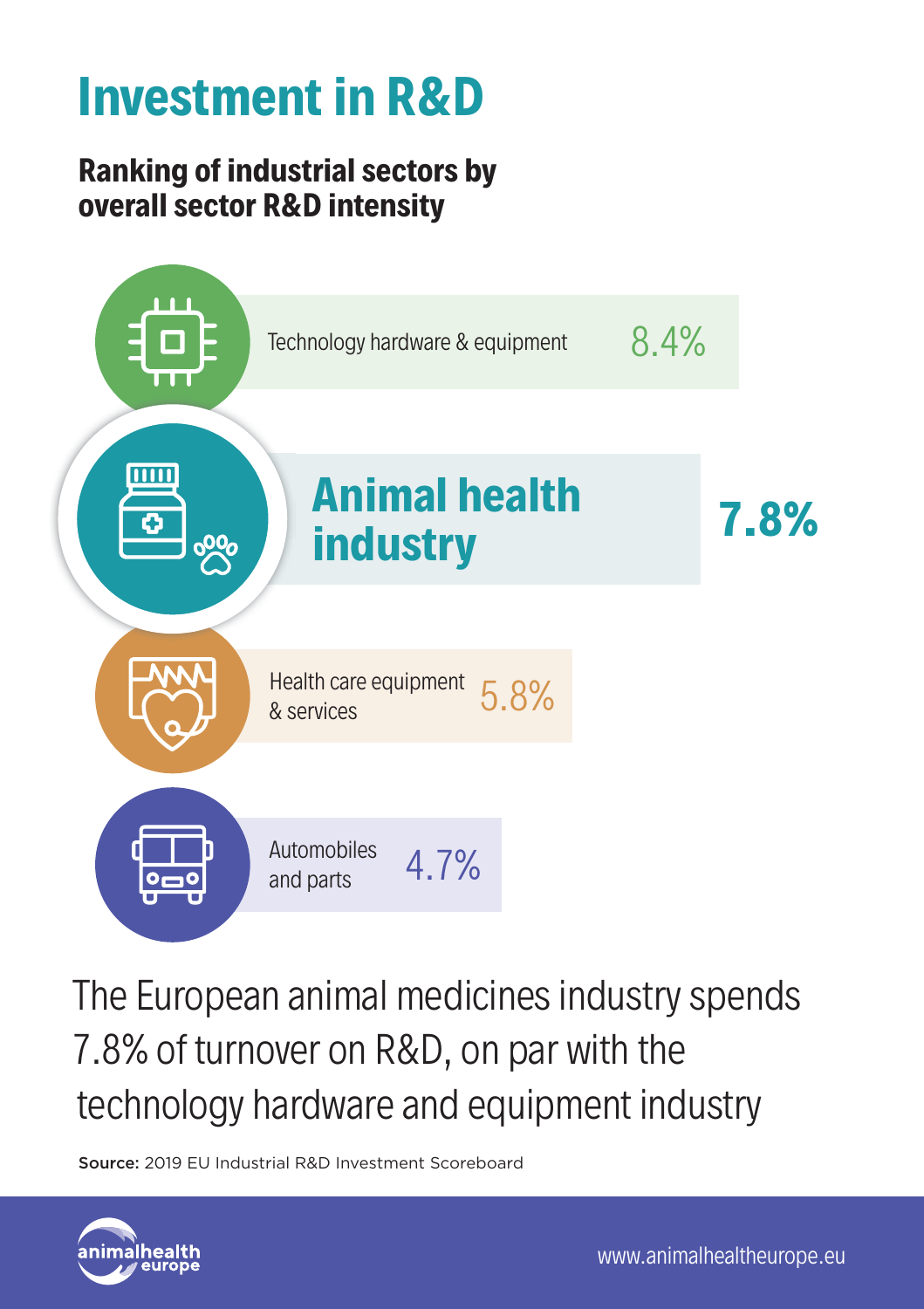### **Animal populations in Europe: farm animals**



The number of farm animals has decreased by **9.91%** in six years (2012–2018)

Source: Eurostat (except laying hens: European Parliamentary Research Service – The EU poultry meat and egg sector)

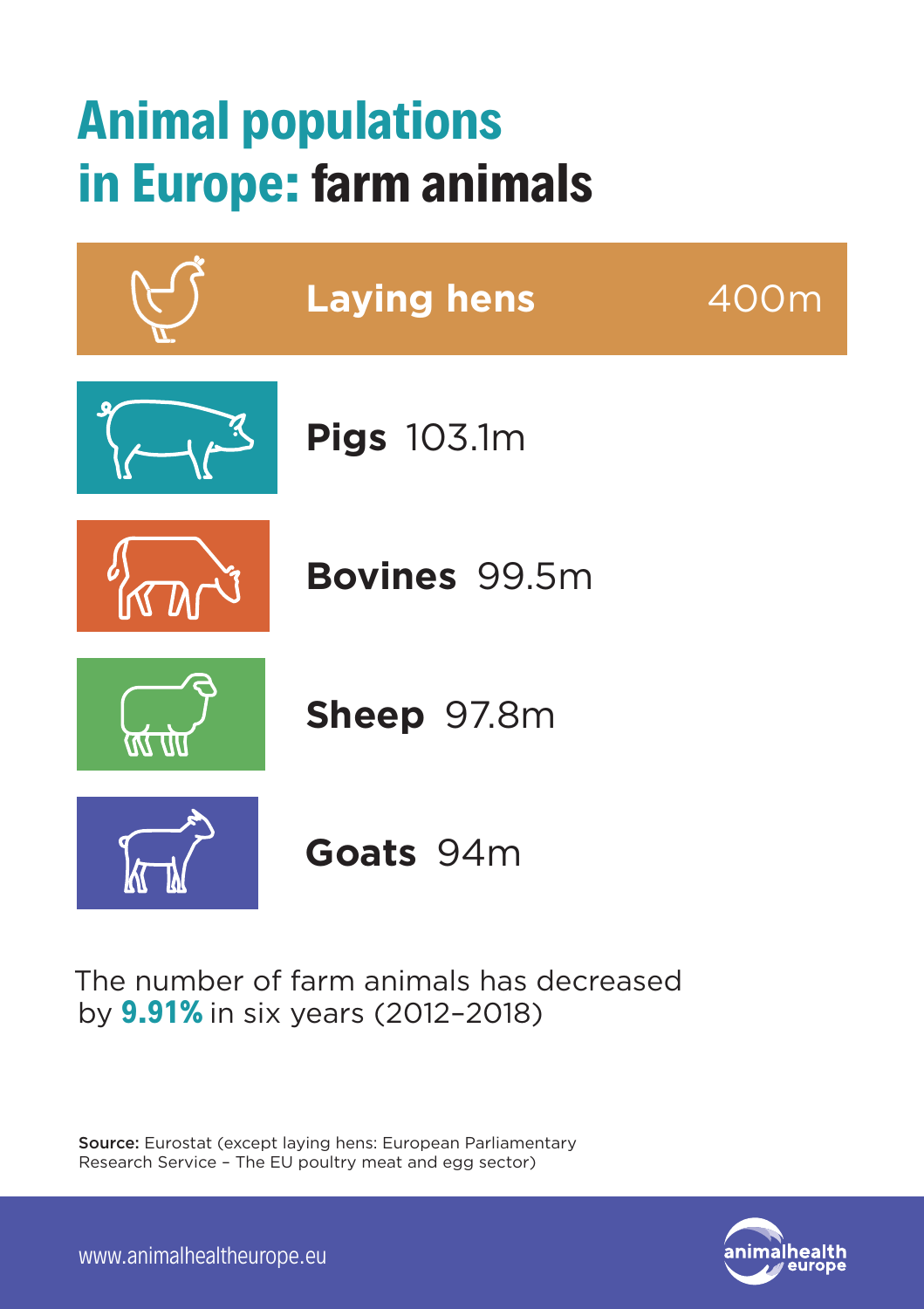### **Animal populations in Europe: pets**



The number of pets has increased by **9%** in six years (2012–2018) to a total of 289 million

Source: FEDIAF 2018

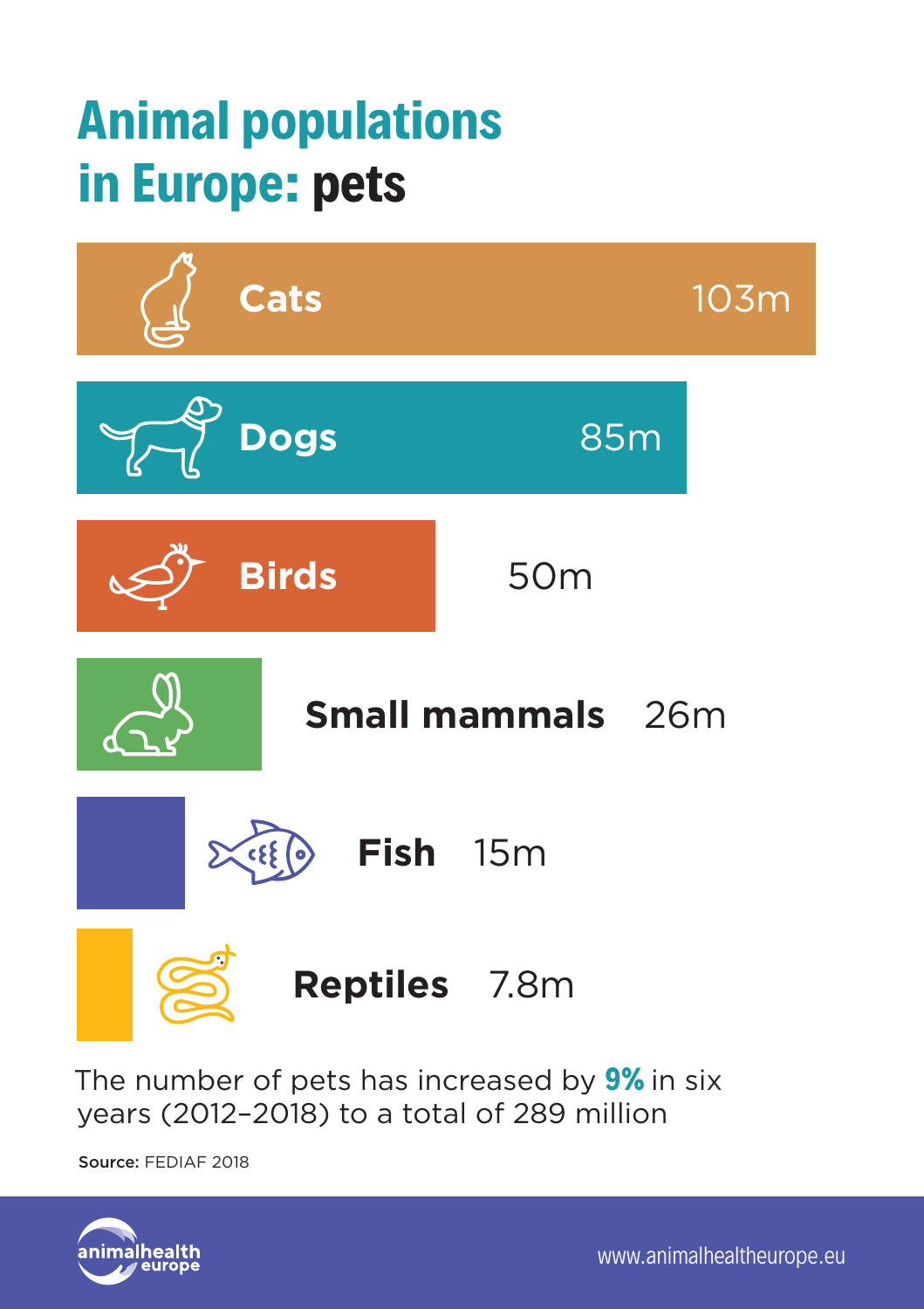### **Contribution of animal health solutions**



Thanks to **comprehensive EU control measures** and **poultry vaccination**, human salmonella cases in the EU have fallen by almost 50% since 2004. Source: EFSA



Successful animal **vaccination programmes** and the **EU pet passport system** mean that today the vast majority of EU member states are **now rabies-free**. Source: ECDC

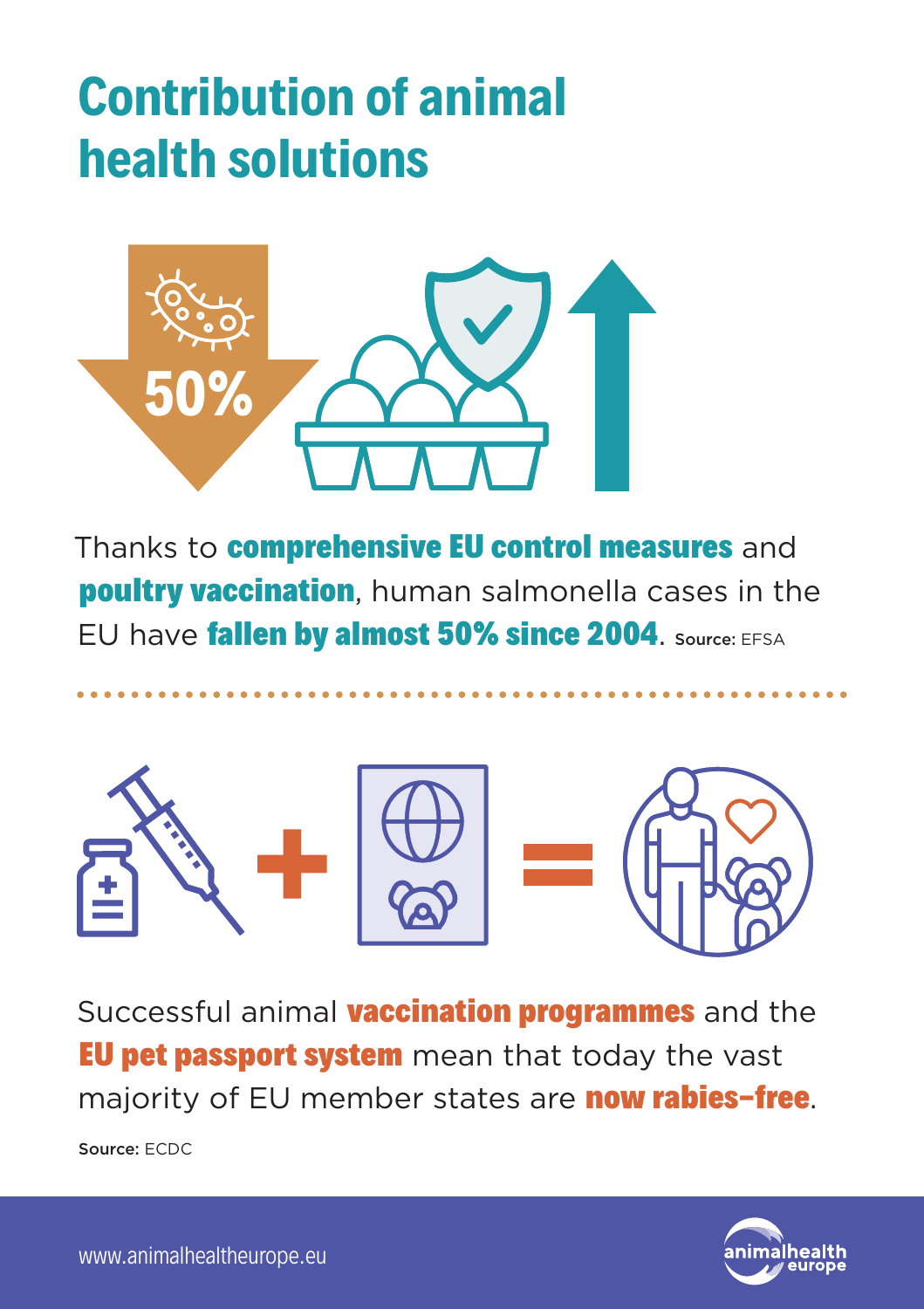### **Contribution of animal health solutions**



The introduction of **vaccines** against furunculosis in salmon farming has reduced the need to use antibiotics In Norwegian aquaculture by 99%. Source: WHO

Better herd management, including animal health and feed **practices** can help reduce livestock emissions up to 30%.



Source: European Commission Study on Future of EU livestock